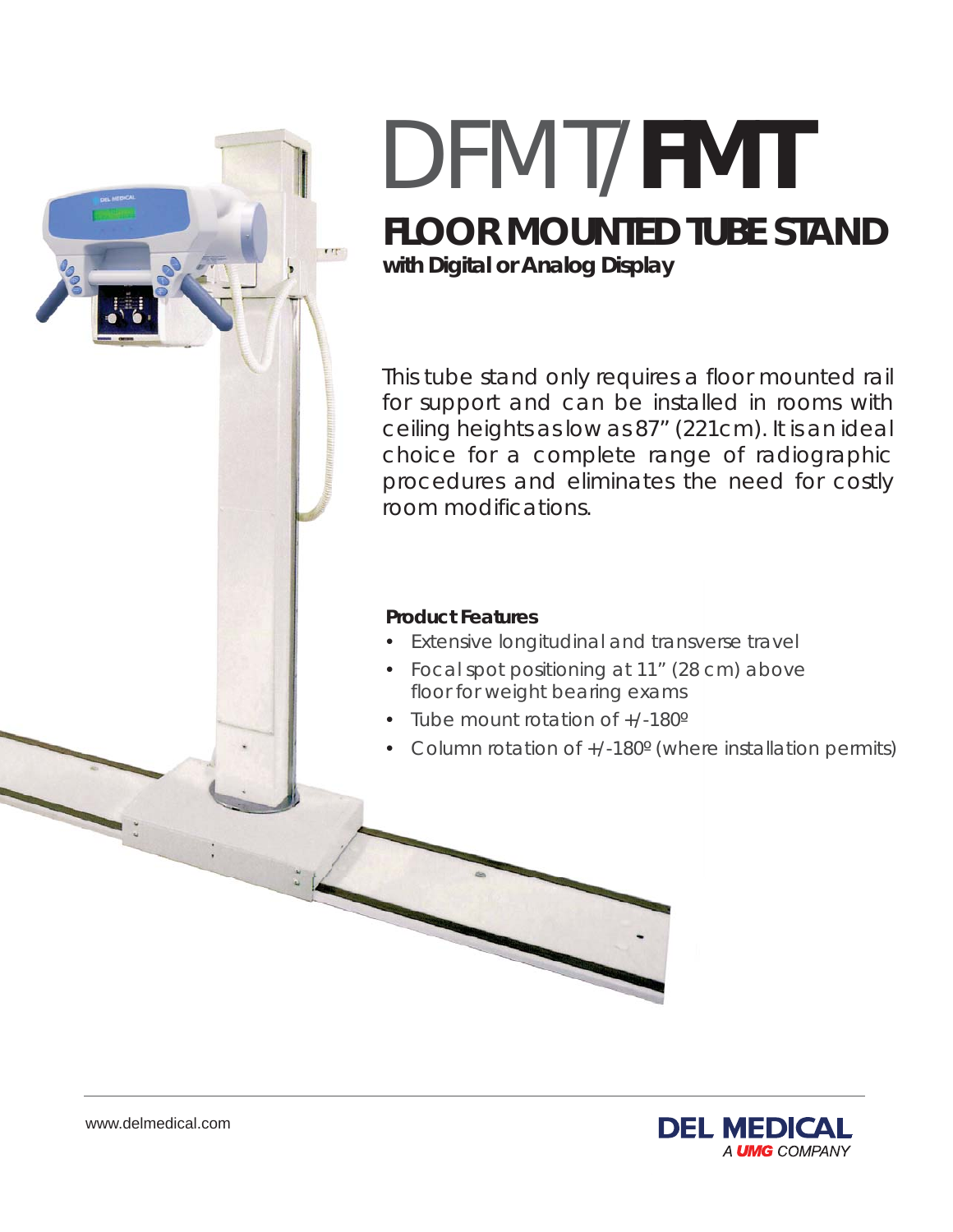### **DEL MEDICAL** DFMT/FMT Radiographic Systems

#### LOW PROFILE for easy installation

A Del Medical Floor Mounted Tube Stand System is a budget friendly alternative to an overhead system. This low profile system is the ideal choice for a complete range of routine radiographic procedures. The extensive longitudinal and transverse travel assures complete radiographic coverage. Available with analog or digital display, a variety of x-ray tubes and manual, semi-automatic or fully-automatic collimators.

*DFMTS with EV650 Elevating Table, VS200 Wallstand and Anthem Generator*

O DEL MEDICAL

## DEPENDABILITY

and increased efficiency

Del Medical's EV650 Elevating, Four-Way Float Top table is equipped with a 17" x 17" reciprocating bucky and heavy-duty manual tray providing a sturdy foundation for your busy department. In addition to its smooth, quick and accurate patient positioning, these additional features contribute to patient and technologist safety and comfort.

- Vertical rack and pinion motor drive for smooth and quiet operation
- 650 lb. (295 kg) patient weight capacity
- High strength contoured table with integral collision sensors
- Hands free table elevation with angled and recessed foot treadles



#### **Upgrade to digital with a DelWorks Medical DR Upgrade Package**



#### DFMTS

control panel with digital display

Longitudinal, transverse, roll and vertical lock release switches, vertical and longitudinal centering locator, column rotation switch, plus all locks and one hand multi-lock release switches.

#### FMTS

Longitudinal, roll and vertical lock release switches. control panel with analog display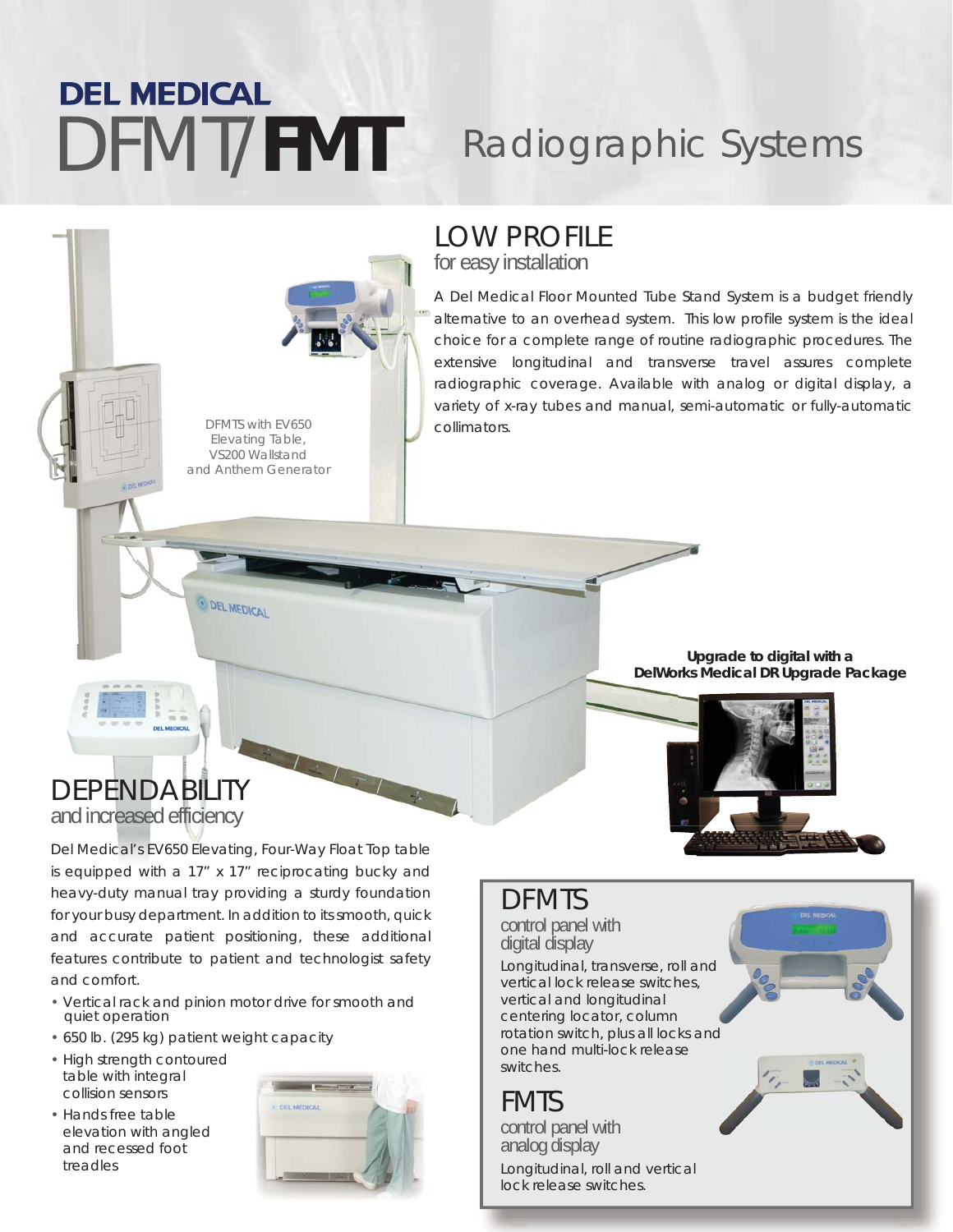### INCREASE FLEXIBILITY

for all clinical applications

Increase the versatility of your Floor Mounted Tube Stand system even further by adding the Del Medical VS200 Vertical Wall Stand to accommodate a wide range of upright exams from skull to ankle. This counter-balanced wall stand allows for smooth, vibration-free vertical movement with long-lasting quality and durability. The slim design with concealed cabling contributes to the professional appearance. Available with 17" x 17" (43 cm x 43 cm) grid cabinet or bucky, manual or automatic size sensing tray. Options include overhead patient handgrip and floor mount kit.



#### POWERED

#### for your needs

Del Medical's ANTHEM, IN, and CM Series of high frequency generators feature a vast range of available configurations with ranges of 400 mA to 1,000 mA output and kVp of 125 or 150. The ANTHEM generator simplifies operation with exclusive features such as 10-15 minute calibration, integrated power supply and such as 10-15 minute calibration, integrated power supply and<br>the ability to update APR by SD card or PC. These features and more contribute to the user-friendly design of a complete Del more contribute to the user-friendly design of a complete Del<br>Medical system. Total customization is possible with available options like AEC interface, digitally upgradeable generators, touch screen and mini console. ns with<br>50. The<br>eatures

*Pedestal and hand switch are standard features on all Del Medical generators!*



*Our CM Series generator options include touch screen display and mini console .*

#### CUSTOMIZE YOUR SYSTEM with options and accessories

Configure for your needs. Other system components include the Del Medical RT100 Four-Way Float Top Table with a 500 lb. patient load capacity as well as the 3546E, our 85" counterbalanced wall stand with electric locks. A variety of optional accessories are also available. Table options include hand switch (EV650 only), compression band, lateral cassette holder and shoulder/head restraint.









*RT100 Four-Way Float Top Table*